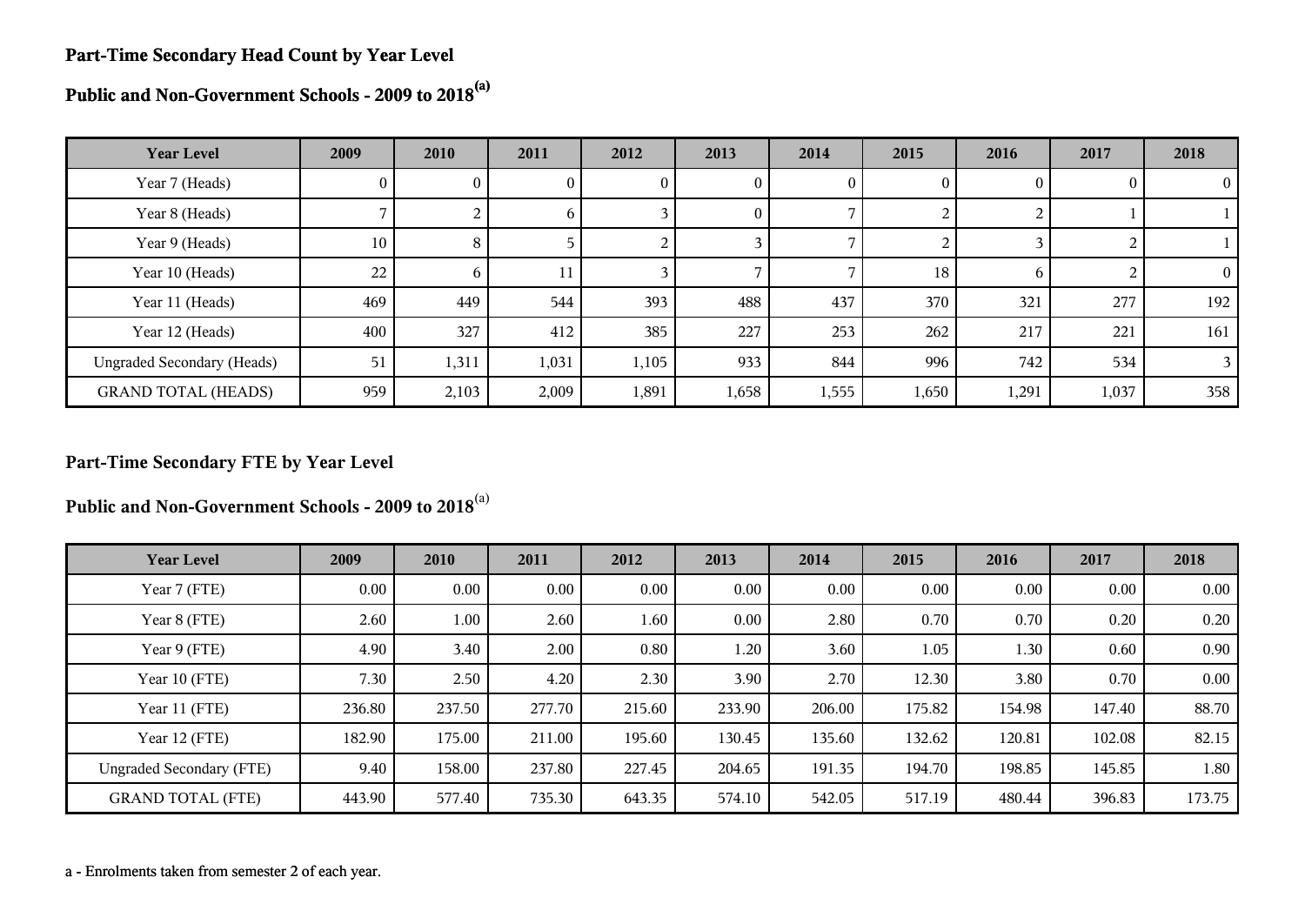# **Part-Time Secondary Head Count by Year Level**

# **Public Schools - 2009 to 2018(a)**

| <b>Year Level</b>                 | 2009 | 2010  | 2011        | 2012  | 2013           | 2014  | 2015  | 2016  | 2017           | 2018     |
|-----------------------------------|------|-------|-------------|-------|----------------|-------|-------|-------|----------------|----------|
| Year 7 (Heads)                    | U.   |       |             | U     | 0              |       |       |       | $\overline{0}$ |          |
| Year 8 (Heads)                    |      | 2     | $\mathbf b$ |       | $\overline{0}$ |       |       |       | $\overline{0}$ |          |
| Year 9 (Heads)                    | 10   | 8     |             |       |                |       |       |       | $\theta$       |          |
| Year 10 (Heads)                   | 21   | 6     | 11          |       | <sub>0</sub>   | 6     | 14    |       |                |          |
| Year 11 (Heads)                   | 465  | 446   | 541         | 386   | 486            | 435   | 367   | 306   | 263            | 178      |
| Year 12 (Heads)                   | 398  | 316   | 406         | 383   | 222            | 246   | 257   | 198   | 208            | 153      |
| <b>Ungraded Secondary (Heads)</b> | 51   | 1,311 | 1,031       | 1,097 | 933            | 844   | 996   | 742   | 532            | $\Omega$ |
| <b>GRAND TOTAL (HEADS)</b>        | 952  | 2,089 | 2,000       | 1,871 | 1,650          | 1,545 | 1,636 | 1,249 | 1,004          | 333      |

# **Part-Time Secondary FTE by Year Level**

**Public Schools - 2009 to 2018**(a)

| <b>Year Level</b>               | 2009   | 2010   | 2011   | 2012   | 2013   | 2014   | 2015   | 2016   | 2017   | 2018   |
|---------------------------------|--------|--------|--------|--------|--------|--------|--------|--------|--------|--------|
| Year 7 (FTE)                    | 0.00   | 0.00   | 0.00   | 0.00   | 0.00   | 0.00   | 0.00   | 0.00   | 0.00   | 0.00   |
| Year 8 (FTE)                    | 2.60   | 1.00   | 2.60   | 0.60   | 0.00   | 2.80   | 0.40   | 0.00   | 0.00   | 0.20   |
| Year 9 (FTE)                    | 4.90   | 3.40   | 2.00   | 0.80   | 1.20   | 3.60   | 0.75   | 0.70   | 0.00   | 0.90   |
| Year 10 (FTE)                   | 6.90   | 2.50   | 4.20   | 1.50   | 3.70   | 2.30   | 9.70   | 0.80   | 0.50   | 0.00   |
| Year 11 (FTE)                   | 235.30 | 236.60 | 276.20 | 210.00 | 232.70 | 204.60 | 174.22 | 143.38 | 137.00 | 77.70  |
| Year 12 (FTE)                   | 182.50 | 168.30 | 208.60 | 194.60 | 127.95 | 131.10 | 130.42 | 106.91 | 93.08  | 76.75  |
| <b>Ungraded Secondary (FTE)</b> | 9.40   | 158.00 | 237.80 | 223.45 | 204.65 | 191.35 | 194.70 | 198.85 | 144.65 | 0.00   |
| <b>GRAND TOTAL (FTE)</b>        | 441.60 | 569.80 | 731.40 | 630.95 | 570.20 | 535.75 | 510.19 | 450.64 | 375.23 | 155.55 |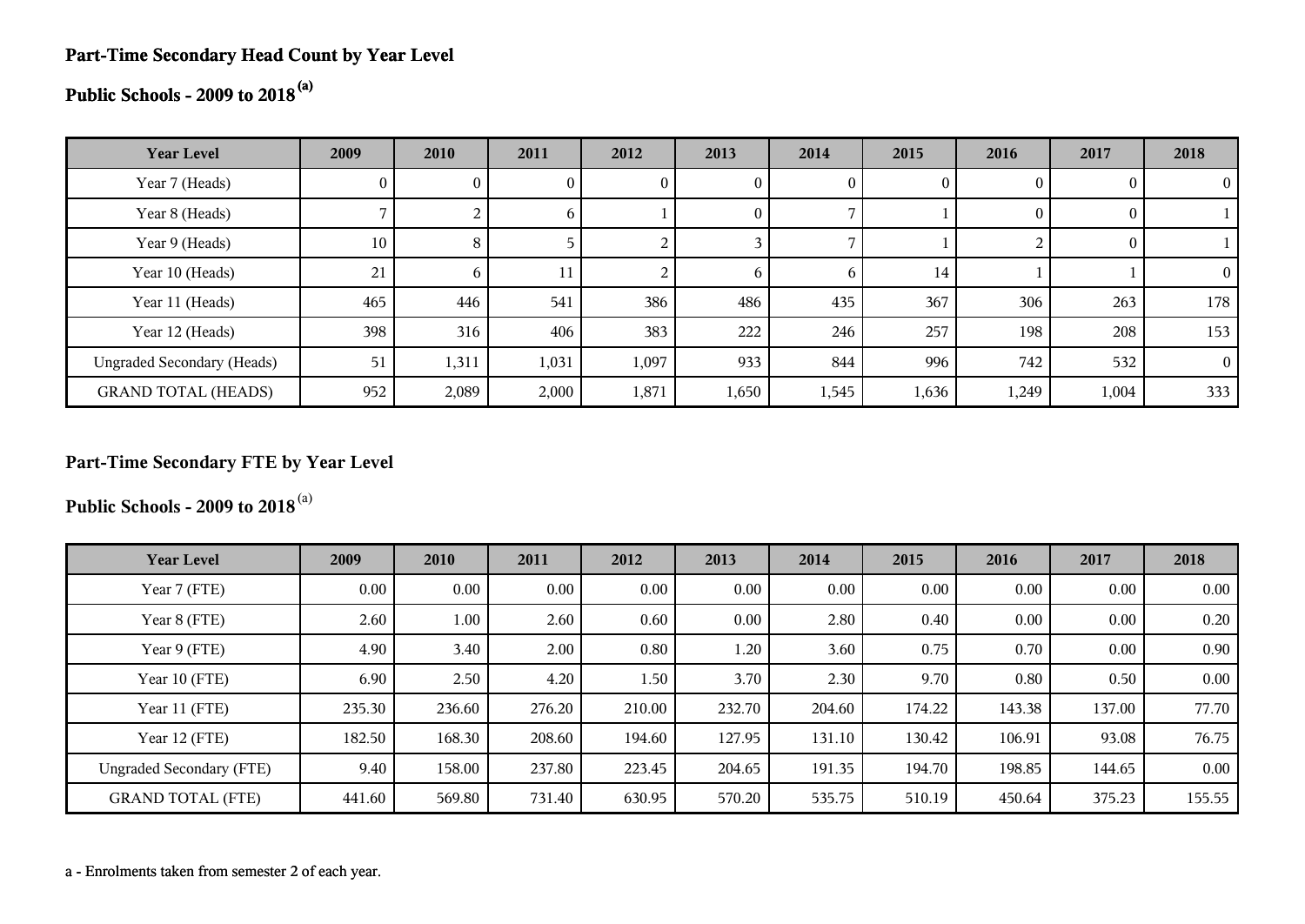#### **Part-Time Secondary Head Count by Year Level**

**Non-Government Schools - 2009 to 2018(a)**

| <b>Year Level</b>                 | 2009         | 2010 | 2011              | 2012 | 2013 | 2014 | 2015     | 2016 | 2017 | 2018     |
|-----------------------------------|--------------|------|-------------------|------|------|------|----------|------|------|----------|
| Year 7 (Heads)                    | U.           |      |                   | U    |      |      |          |      |      |          |
| Year 8 (Heads)                    | $\mathbf{0}$ | 0.   | U.                |      | U    |      |          |      |      | $\Omega$ |
| Year 9 (Heads)                    | 0            | U    | U                 | U    | U    |      |          |      |      | $\Omega$ |
| Year 10 (Heads)                   |              | O.   | O.                |      |      |      |          |      |      | 0        |
| Year 11 (Heads)                   |              |      |                   |      |      |      |          | 15   | 14   | 14       |
| Year 12 (Heads)                   |              | 11   | h.                |      |      |      |          | 19   | 13   | 8        |
| <b>Ungraded Secondary (Heads)</b> | $^{\circ}$   |      |                   | 8    |      |      | $\Omega$ |      |      |          |
| <b>GRAND TOTAL (HEADS)</b>        |              | 14   | $\mathbf{\Omega}$ | 20   | 8    | 10   | 14       | 42   | 33   | 25       |

# **Part-Time Secondary FTE by Year Level**

**Non-Government Schools - 2009 to 2018**(a)

| <b>Year Level</b>               | 2009     | 2010     | 2011     | 2012     | 2013 | 2014 | 2015 | 2016     | 2017  | 2018  |
|---------------------------------|----------|----------|----------|----------|------|------|------|----------|-------|-------|
| Year 7 (FTE)                    | $0.00\,$ | $0.00\,$ | $0.00\,$ | 0.00     | 0.00 | 0.00 | 0.00 | $0.00\,$ | 0.00  | 0.00  |
| Year 8 (FTE)                    | 0.00     | $0.00\,$ | $0.00\,$ | 1.00     | 0.00 | 0.00 | 0.30 | 0.70     | 0.20  | 0.00  |
| Year 9 (FTE)                    | 0.00     | $0.00\,$ | 0.00     | 0.00     | 0.00 | 0.00 | 0.30 | 0.60     | 0.60  | 0.00  |
| Year 10 (FTE)                   | 0.40     | $0.00\,$ | 0.00     | 0.80     | 0.20 | 0.40 | 2.60 | 3.00     | 0.20  | 0.00  |
| Year 11 (FTE)                   | 1.50     | 0.90     | 1.50     | 5.60     | 1.20 | 1.40 | 1.60 | 11.60    | 10.40 | 11.00 |
| Year 12 (FTE)                   | 0.40     | 6.70     | 2.40     | $1.00\,$ | 2.50 | 4.50 | 2.20 | 13.90    | 9.00  | 5.40  |
| <b>Ungraded Secondary (FTE)</b> | 0.00     | $0.00\,$ | 0.00     | 4.00     | 0.00 | 0.00 | 0.00 | $0.00\,$ | 1.20  | 1.80  |
| <b>GRAND TOTAL (FTE)</b>        | 2.30     | 7.60     | 3.90     | 12.40    | 3.90 | 6.30 | 7.00 | 29.80    | 21.60 | 18.20 |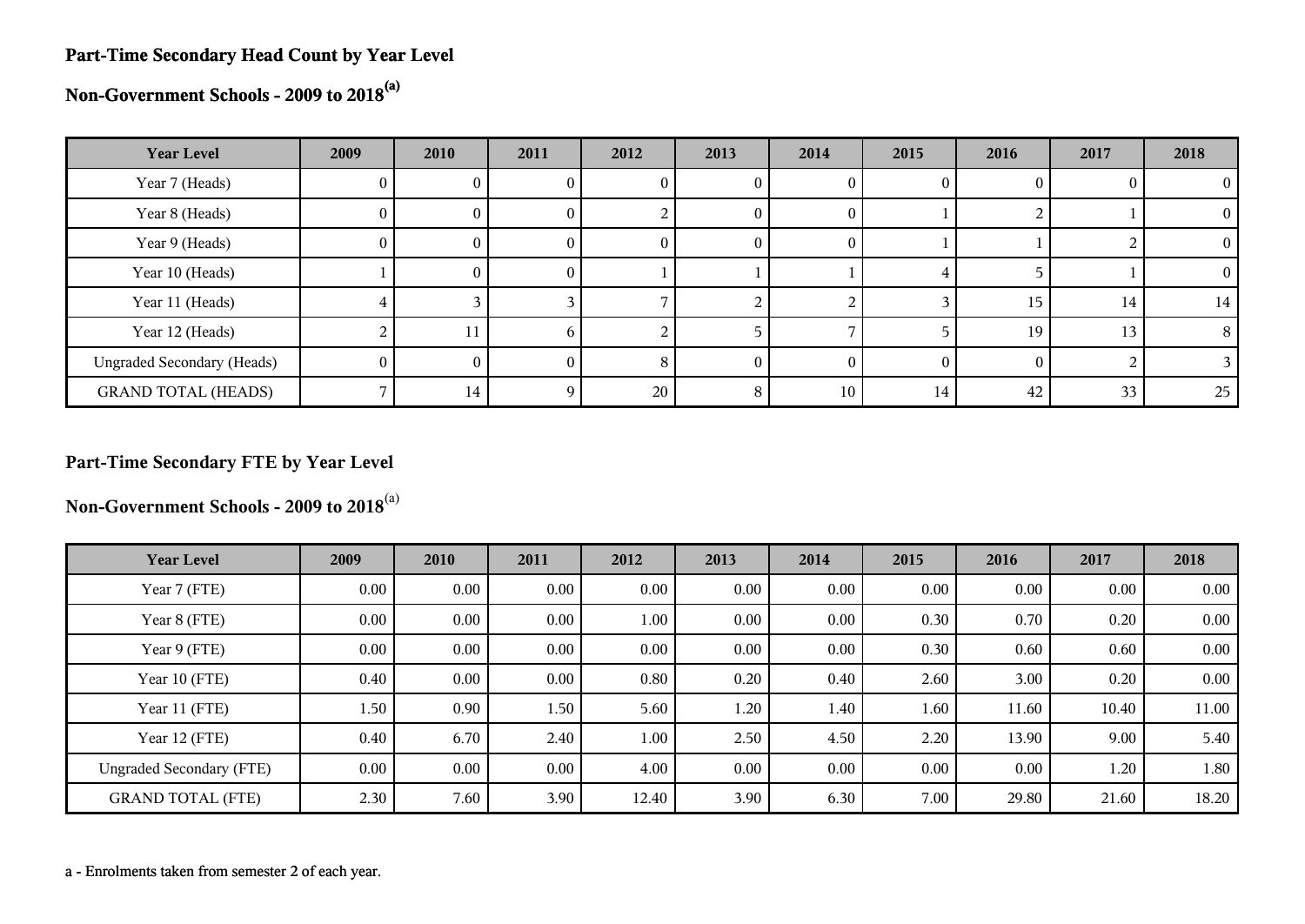#### **Part-Time Aboriginal Secondary Head Count by Year Level**

**Public and Non-Government Schools - 2009 to 2018(a)**

| <b>Year Level</b>                 | 2009     | 2010     | 2011 | 2012 | 2013 | 2014         | 2015 | 2016   | 2017 | 2018     |
|-----------------------------------|----------|----------|------|------|------|--------------|------|--------|------|----------|
| Year 7 (Heads)                    | U        | v        |      | U    | U    | U            |      |        |      | 0        |
| Year 8 (Heads)                    |          |          |      | U    | O    | <sub>n</sub> |      | $_{0}$ |      | $\Omega$ |
| Year 9 (Heads)                    | $\theta$ | $\theta$ |      | O    |      | b            | O    |        |      | $\Omega$ |
| Year 10 (Heads)                   |          | $\theta$ |      |      |      |              |      |        |      | 0        |
| Year 11 (Heads)                   | 16       | 11       | 11   | 10   | n    | 8            | 8    |        |      |          |
| Year 12 (Heads)                   |          |          | 11   |      | h    |              |      |        |      | h.       |
| <b>Ungraded Secondary (Heads)</b> | $\Omega$ | 0        | 0    | 12   |      |              |      |        |      | 0        |
| <b>GRAND TOTAL (HEADS)</b>        | 20       | 17       | 26   | 27   | 20   | 34           | 17   | 13     |      | 10       |

# **Part-Time Aboriginal Secondary FTE by Year Level**

**Public and Non-Government Schools - 2009 to 2018**(a)

| <b>Year Level</b>               | 2009  | 2010     | 2011     | 2012  | 2013  | 2014  | 2015 | 2016     | 2017     | 2018 |
|---------------------------------|-------|----------|----------|-------|-------|-------|------|----------|----------|------|
| Year 7 (FTE)                    | 0.00  | $0.00\,$ | 0.00     | 0.00  | 0.00  | 0.00  | 0.00 | $0.00\,$ | 0.00     | 0.00 |
| Year 8 (FTE)                    | 0.40  | 0.60     | 0.20     | 0.00  | 0.00  | 2.20  | 0.40 | 0.00     | $0.00\,$ | 0.00 |
| Year 9 (FTE)                    | 0.00  | $0.00\,$ | 0.60     | 0.00  | 1.10  | 2.80  | 0.00 | 0.70     | 0.00     | 0.00 |
| Year 10 (FTE)                   | 0.60  | $0.00\,$ | 0.80     | 0.60  | 3.10  | 2.10  | 2.00 | 0.60     | 0.50     | 0.00 |
| Year 11 (FTE)                   | 11.20 | 7.50     | 6.40     | 6.40  | 3.35  | 3.45  | 3.70 | 1.65     | 1.60     | 1.60 |
| Year 12 (FTE)                   | 0.80  | 1.90     | 5.80     | 1.10  | 3.40  | 3.20  | 0.72 | 2.00     | 0.95     | 4.00 |
| <b>Ungraded Secondary (FTE)</b> | 0.00  | $0.00\,$ | $0.00\,$ | 4.40  | 0.75  | 2.25  | 0.75 | 1.50     | 0.75     | 0.00 |
| <b>GRAND TOTAL (FTE)</b>        | 13.00 | 10.00    | 13.80    | 12.50 | 11.70 | 16.00 | 7.57 | 6.45     | 3.80     | 5.60 |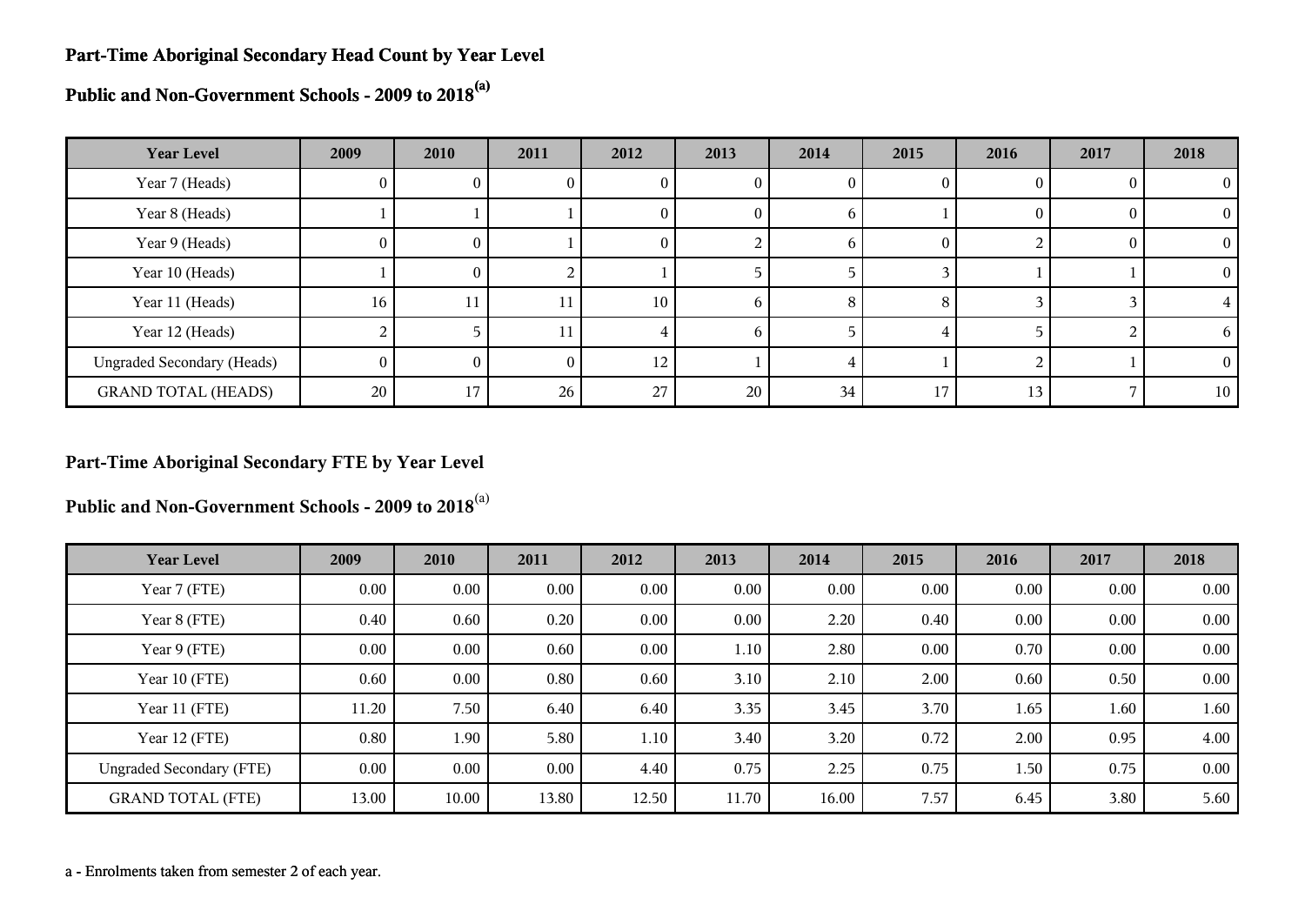# **Part-Time Aboriginal Secondary Head Count by Year Level**

# **Public Schools - 2009 to 2018(a)**

| <b>Year Level</b>                 | 2009   | 2010     | 2011 | 2012     | 2013         | 2014 | 2015     | 2016 | 2017 | 2018     |
|-----------------------------------|--------|----------|------|----------|--------------|------|----------|------|------|----------|
| Year 7 (Heads)                    | U.     |          |      | U        |              |      |          |      |      |          |
| Year 8 (Heads)                    |        |          |      | v        | $\mathbf{0}$ | O    |          |      |      | $\Omega$ |
| Year 9 (Heads)                    | 0      | $\Omega$ |      | $\theta$ |              | n    | $\theta$ |      |      | $\theta$ |
| Year 10 (Heads)                   |        | $\Omega$ |      |          |              |      | $\theta$ |      |      | 0        |
| Year 11 (Heads)                   | 16     | 11       |      | Q        | n            | 8    | 8        |      |      |          |
| Year 12 (Heads)                   |        |          | 11   |          | h            |      |          |      |      |          |
| <b>Ungraded Secondary (Heads)</b> | $^{0}$ | 0        | 0    |          |              | 4    |          |      |      | $\theta$ |
| <b>GRAND TOTAL (HEADS)</b>        | 20     | 17       | 26   | 18       | 19           | 34   | 13       | 10   |      | 8        |

# **Part-Time Aboriginal Secondary FTE by Year Level**

**Public Schools - 2009 to 2018**(a)

| <b>Year Level</b>               | 2009     | 2010     | 2011     | 2012 | 2013  | 2014  | 2015 | 2016 | 2017 | 2018 |
|---------------------------------|----------|----------|----------|------|-------|-------|------|------|------|------|
| Year 7 (FTE)                    | $0.00\,$ | 0.00     | $0.00\,$ | 0.00 | 0.00  | 0.00  | 0.00 | 0.00 | 0.00 | 0.00 |
| Year 8 (FTE)                    | 0.40     | 0.60     | 0.20     | 0.00 | 0.00  | 2.20  | 0.40 | 0.00 | 0.00 | 0.00 |
| Year 9 (FTE)                    | $0.00\,$ | $0.00\,$ | 0.60     | 0.00 | 1.10  | 2.80  | 0.00 | 0.70 | 0.00 | 0.00 |
| Year 10 (FTE)                   | 0.60     | $0.00\,$ | 0.80     | 0.60 | 2.90  | 2.10  | 0.00 | 0.00 | 0.50 | 0.00 |
| Year 11 (FTE)                   | 11.20    | 7.50     | 6.40     | 5.60 | 3.35  | 3.45  | 3.70 | 1.05 | 1.60 | 1.60 |
| Year 12 (FTE)                   | 0.80     | 1.90     | 5.80     | 1.10 | 3.40  | 3.20  | 0.52 | 1.20 | 0.95 | 2.40 |
| <b>Ungraded Secondary (FTE)</b> | 0.00     | $0.00\,$ | $0.00\,$ | 0.40 | 0.75  | 2.25  | 0.75 | 1.50 | 0.75 | 0.00 |
| <b>GRAND TOTAL (FTE)</b>        | 13.00    | 10.00    | 13.80    | 7.70 | 11.50 | 16.00 | 5.37 | 4.45 | 3.80 | 4.00 |

a - Enrolments taken from semester 2 of each year.